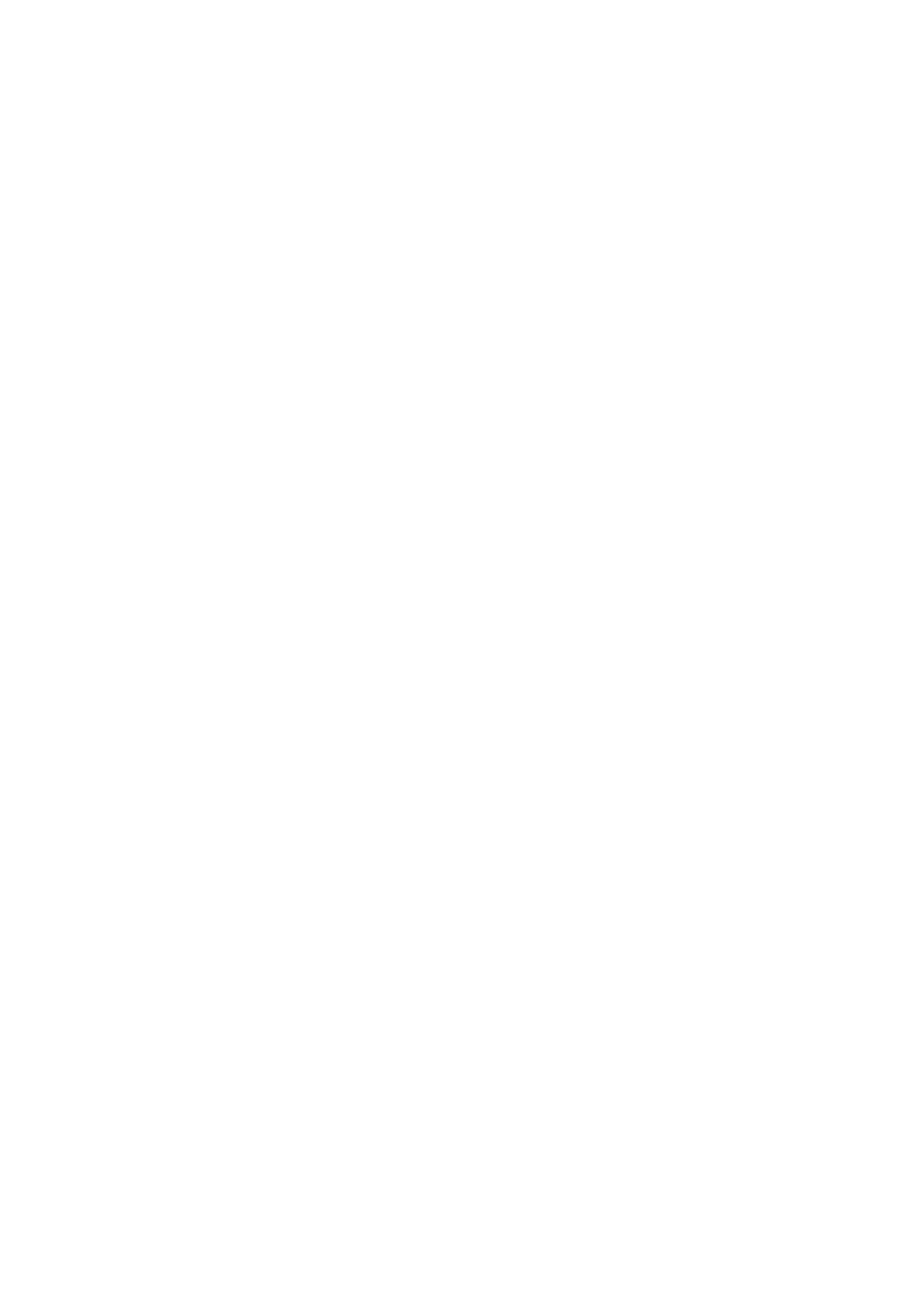

# 1 **Introduction**

## **Background**

1.1 The Prime Minister wrote to Secretaries of State on  $31<sup>st</sup>$  May 2010 inviting them to support his drive to improve the transparency of how public funds are used<sup>1</sup>, in order to allow government to be held to account and to drive down costs within government. To reinforce this commitment, each department now has a Minister responsible for transparency issues. As part of this initiative the government made a commitment to publish details of all items of expenditure over £25,000 within central government. This guidance explains how departments should prepare and release details of spending over £25,000. The responsibility for the publication of data rests with departments, but must be consistent with this guidance.

1.2 This guidance is not exhaustive, but does provide a frame of reference, covering the key areas to consider. The focus of the guidance is currently on how, pragmatically, to make the data available quickly rather than seeking to achieve full alignment across every entity. This is consistent with Sir Tim Berners-Lee's paper, 'Putting Government Data Online' <http://www.w3.org/DesignIssues/GovData.html>. Publishing raw data quickly is an immediate priority, but we are working towards producing structured, regularly updated data published using open standards.

1.3 Each department initially had a nominated official that sat on the Transparency Officials group. If you have any queries about transparency policy you should contact your departmental representative.

1.4 Reporting guidance is given in Chapters 2-4 of this document:

- Chapter 2: Overview of publication requirements and process
- Chapter 3: Detailed information on the content of what should be published in tabular form
- Chapter 4: Examples of what should and should not be published.

1 http://webarchive.nationalarchives.gov.uk/20130104174825/http://www.number10.gov.uk/news/letter-to-government-departments-on-opening-up-data/.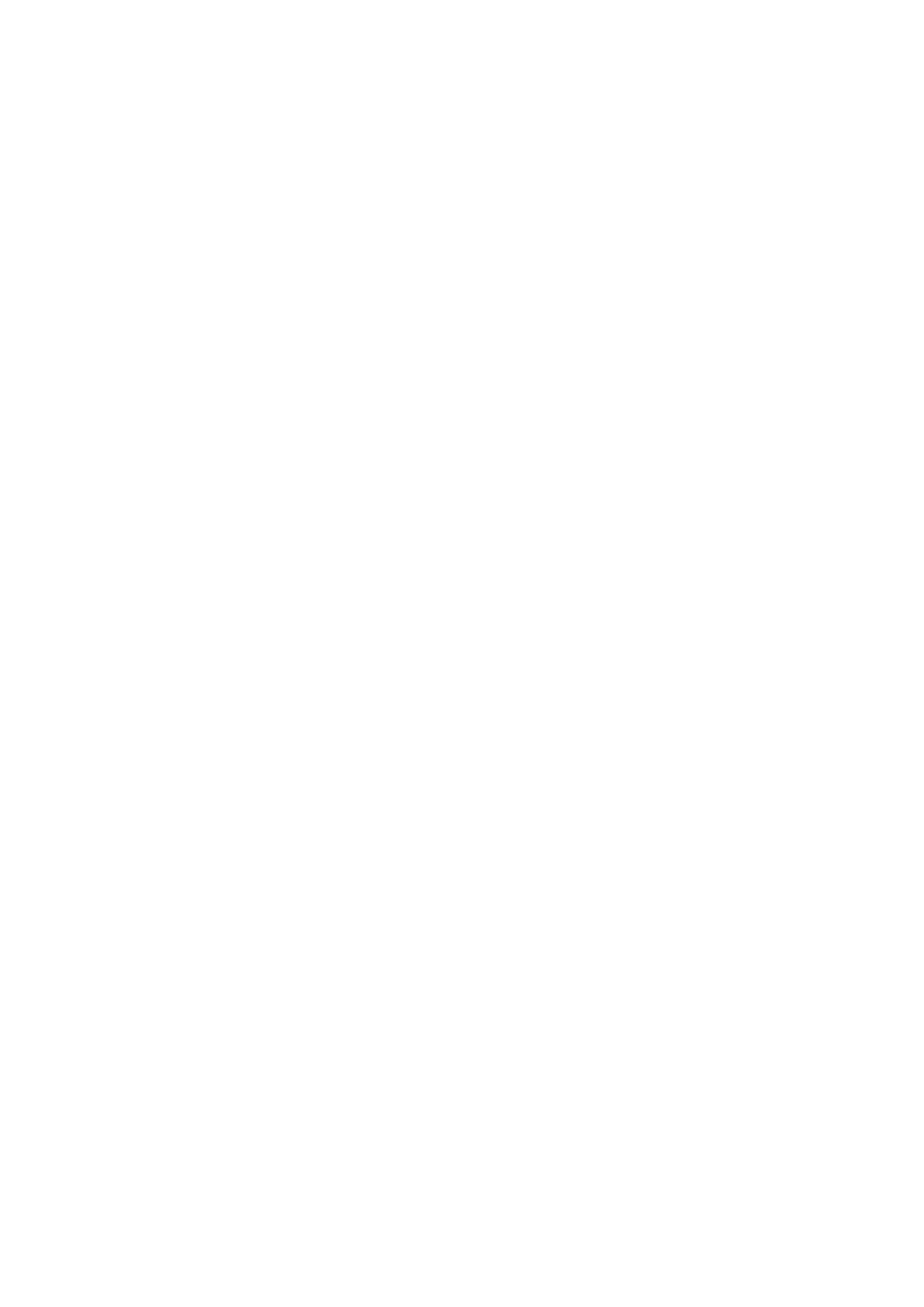

## **Scope**

2.1 This guidance applies to all bodies within central government as classified by the Office for National Statistics, including departments, non-ministerial departments, agencies, NDPBs, Trading Funds and NHS bodies. There are a limited number of exceptions to the requirement to publish. The Intelligence Agencies are completely exempt. The following are also not subject to this requirement:

- Financial and non-financial public corporations
- Parliamentary bodies
- Devolved Administrations

2.2 However, it is recommended that these bodies adopt this quidance as good practice. Separate guidance is available for local authorities.

2.3 Where an organisation comprises both a central government body and a public corporation, this requirement applies to the part of the organisation that is classed as part of central government. The requirement does not apply to that part of the organisation that is a public corporation.

2.4 Each department must ensure that all relevant bodies within the departmental family comply with this guidance, both in terms of the content of the data published, its format and timeliness. There is no de minimis threshold for small bodies, and therefore all bodies should publish their relevant data. Departments must put arrangements in place to communicate transparency commitments to their arm's length bodies.

2.5 Expenditure, for the purposes of this guidance, is all individual invoices, grant payments, expense payments or other such transactions that are over £25,000. Expenditure on paybill is excluded from the scope of these disclosures. You may publish at the lower level of £500, which is the threshold applied to local authorities. If entities are in a position to do so, they may publish all transactions regardless of size. The current minimum requirement of £25,000 for reporting may be changed in the future, and entities will want to ensure that any IT or other changes they make now can be easily modified if there is a different threshold later.

2.6 Consistent with producing raw data quickly, the expectation is that the published data reflects how each individual item was originally recorded in financial systems. You are not currently required to reflect corrections/journals, if you subsequently find that an amount paid was incorrectly posted. We strongly recommend, however, that you correct significant errors.

2.7 Payments for goods and services, grants to  $3<sup>rd</sup>$  party providers, grant in aid, expenses, rent and policy related lending should all be included. Credit notes over £25,000, transactions with other government departments or public bodies should also be included. Transactions relating to income, or the financing or underwriting of debt may be excluded. This includes interest on swaps, hedge payments, claims on defaulting loan payments and credit default swaps.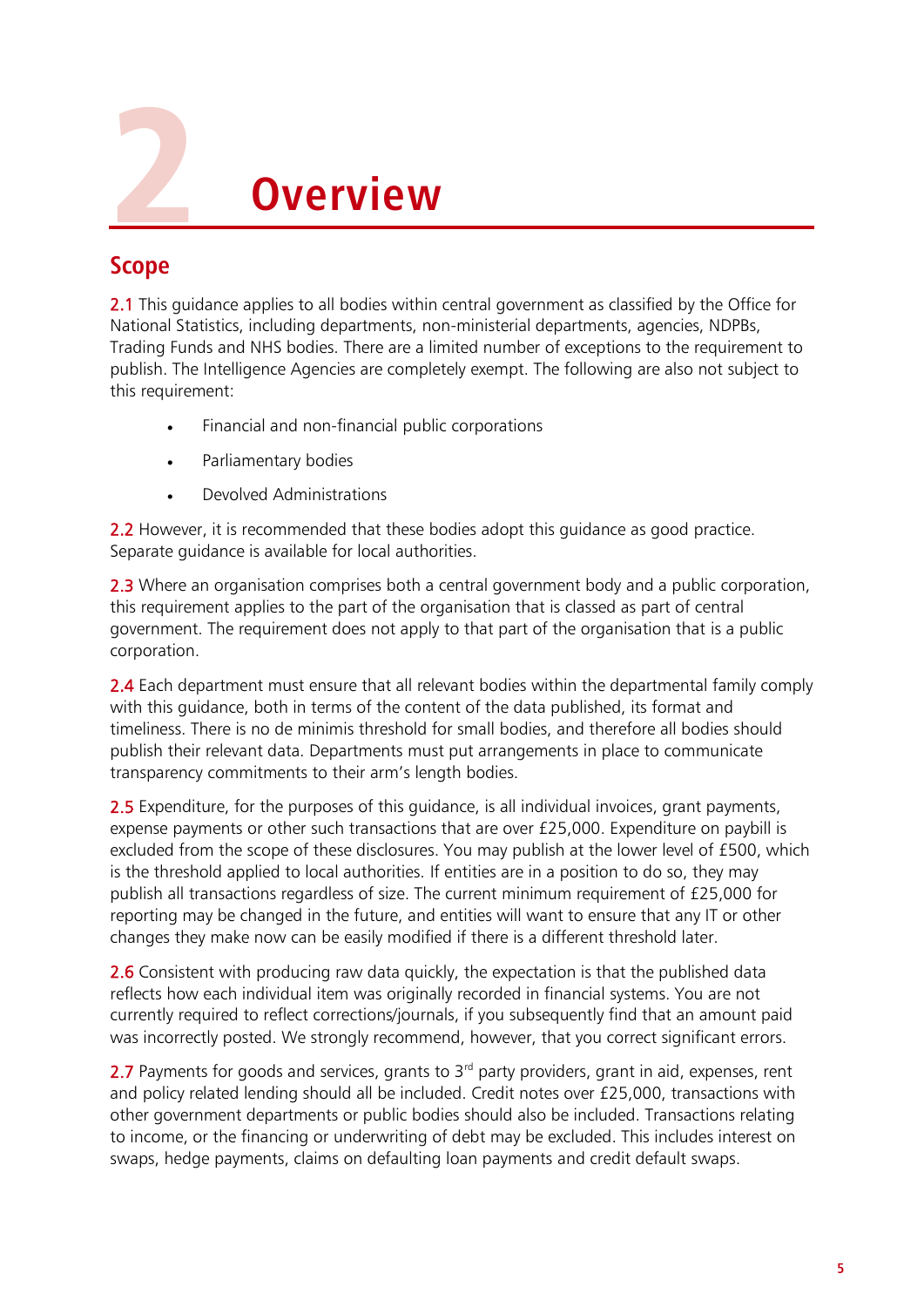2.8 In certain situations some, limited, transactions may be redacted or be exempt from publication. These are covered in more detail under the Redactions heading below. Examples of transactions that should be included and redacted are considered in Chapter 4.

## **Shared Services**

2.9 Departments providing shared service operations on any scale should provide the data in the required format to the department or body to which they provide services. The entity that owns the data is responsible for its publication. Departments will need to put arrangements in place with their shared service providers to obtain the necessary data.

# **Timing**

2.10 Spend is to be published one month in arrears, i.e. by the last working day of the month following the month to which the data relates. If the data is available before the end of the month, it should be published as soon as the department has cleared it for release. This data is to be published in individual monthly files.

2.11 You should not hold up the publication of your data where you have unresolved individual queries. You should publish the cleared data within the publication timescales, and amend the data at a later date if necessary. See section 2.5 for further detail on applying redactions to the data.

2.12 If you identify an error or wish to make an amendment to a previously published file (for example, adding a new item which you had previously withheld pending clearance), you should update it as soon as the changes have been approved. You need to amend the metadata description and related narrative accordingly.

## **Content**

2.13 The content of the published data must match the template set out in Annex A. The data must follow the sequence of columns prescribed, and any formats or presentation conventions as set out below. You must include a glossary on your website to provide context, explain any unique items or issues with the data and to pull out the key points and policy implications.

Department family – This should be the name of your department. This is needed to identify spend for each departmental area. Parent departments must ensure that all entities within the departmental family use exactly the same description for the name of the department.

Entity – This should be the name of the individual entity, which for main departments should be a repeat of the name used for the "family field". This will allow the identification of the data for each entity.

Date – The date is to identify when the transaction took place. The date should ideally be the payment date as recorded in your purchase or general ledger. This is not the date when the supplier receives the funds. The date must be in the UK format DD/MM/YYYY. However, if it is not possible to source the data using the payment date, then you should first look at the possibility of using the date the invoice was input to the system, otherwise you should use the invoice date. Use of date will ensure that transactions are only disclosed once, and must be consistently applied. If you are not using the payment date, you must advise the Treasury of the date you are using and why it is not possible to use payment date. You must also advise what parameters will be used for your disclosures (i.e. how is data being selected for inclusion, so that transactions are only disclosed once).

**Expense type** – This will identify the general nature of the expenditure being recorded e.g. consultancy spend. The account code description as it appears in your chart of accounts should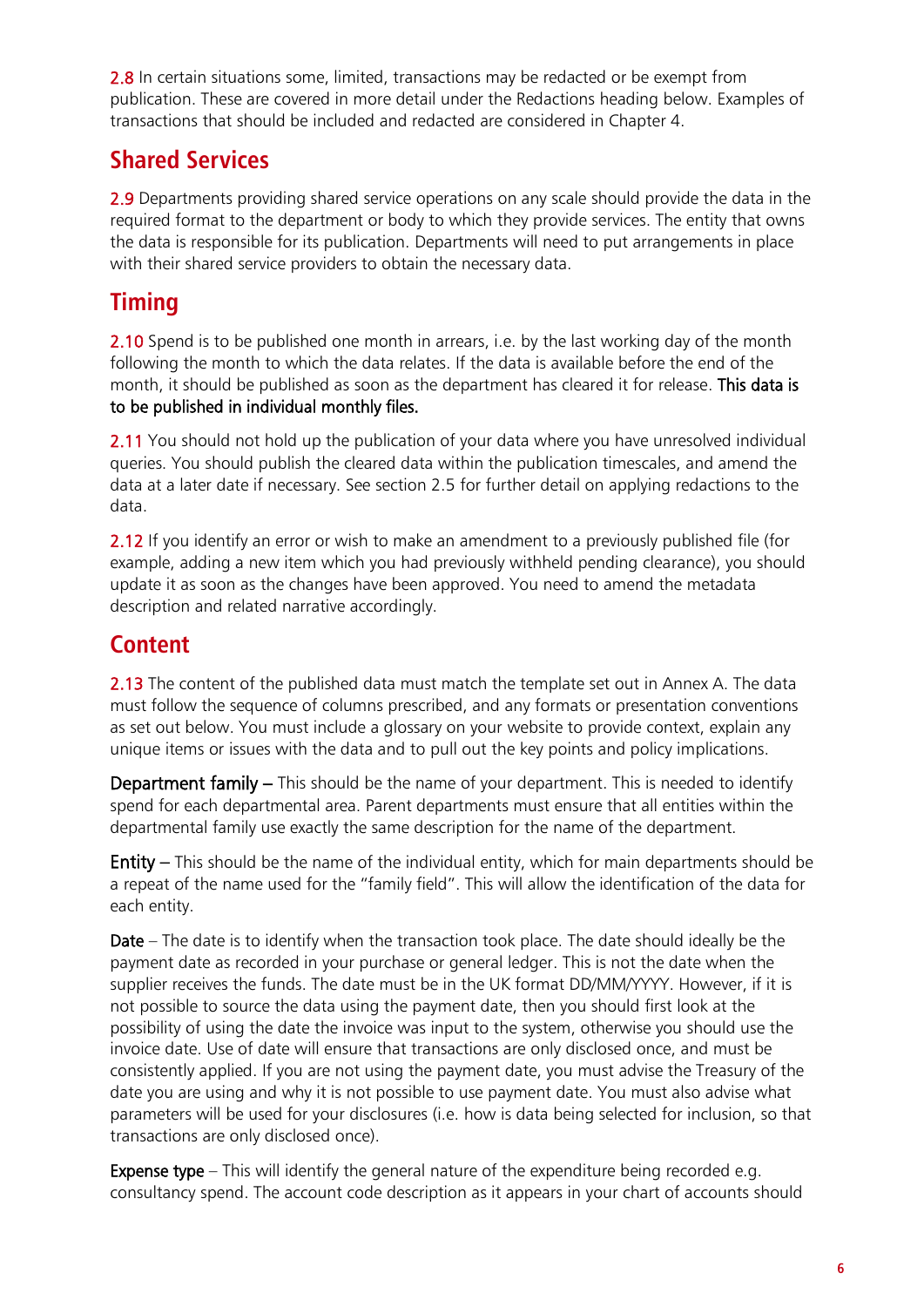be suitable for this purpose. If you are using your chart of accounts to source expense type, you should use the description, not the account code number. You will need to review your chart of account descriptions to ensure that they are meaningful. The description in this field should not disclose the specifics of individual transactions, i.e. the invoice detail. Entities may find that PSPES categories are more suitable where this has been incorporated into the finance system. However, if you are adopting PSPES categories then this needs to cover all disclosable transactions i.e. the potential for individual expense claims and grant payments. The description on the expense type should enable users of the data to understand where money has been spent. You must avoid high-level descriptions or the use of jargon. You need only report against the original expense type used. Where there have been errors, subsequently corrected by journals, these corrections do not need to be reflected in the published data, but we recommend that you do where possible. You need to decide the source that best describes your expenditure type. If you are not planning to use your chart of accounts as a source, you must notify the Treasury and explain your rationale and how you will ensure that it covers all aspects of your expenditure.

Expense area – This is the part of the entity that has spent the money. It should represent a meaningful part of your organisation structure or activity. This might be at directorate level, or another appropriate part of your organisation structure, possibly drawn from your cost centre hierarchy. To aid transparency, it is recommended that the structure you select is capable of being mapped onto your published organisational structure. Where a consolidated invoice is received, such as for GPC cards, you may reflect the original coding of the transaction, rather than the subsequent reallocation to different parts of the organisation. However, you must still designate an appropriate expense area.

Supplier – This should be the name of the supplier as per your vendor record. If the payment you make to the vendor (e.g. a solicitor) is to enable them to make a payment to a third party, you need only disclose the name of the original vendor not the end beneficiary. If the same supplier appears more than once under different vendor records, this is how they will appear in the published record. Each individual transaction must be shown separately. The supplier name should appear in full.

Transaction number – This should be system transaction number for the payment held by the individual department. This may be useful to the department, should there be any follow up questions about an individual transaction.

Amount in sterling – The amount disclosed should be the amount recorded on the finance system for each individual transaction. To identify the transactions to be disclosed you should identify all individual items of expenditure above the reporting threshold with reference to the total amount payable inclusive of VAT. Transactions should also be selected gross of income. All amounts published must be in sterling and in pounds and pence. If a single invoice has been coded to multiple expense types, and/or expense areas the value shown should be the amount paid against each individual expense types/expense area combination, even where each entry at this level may be less than £25,000. Where possible, recoverable VAT should be excluded from the amount disclosed (i.e. shown on a net basis). Where the recoverable VAT can be excluded from the disclosure it does not need to be separately disclosed, and can be omitted completely. Where removing recoverable VAT reduces the value of the transaction below £25,000, the transaction should still be disclosed. However, if the source of the data being used cannot separate out recoverable VAT then the gross amount should be used instead. You must advise the Treasury if you cannot show amounts net of VAT. Where VAT is irrecoverable the total transaction amount should be disclosed.

Description – This should include a brief narrative to provide additional context to the published transaction. This will enable users of the published data to better understand what the money has been spent on. The description can be linked directly from individual lines on purchasing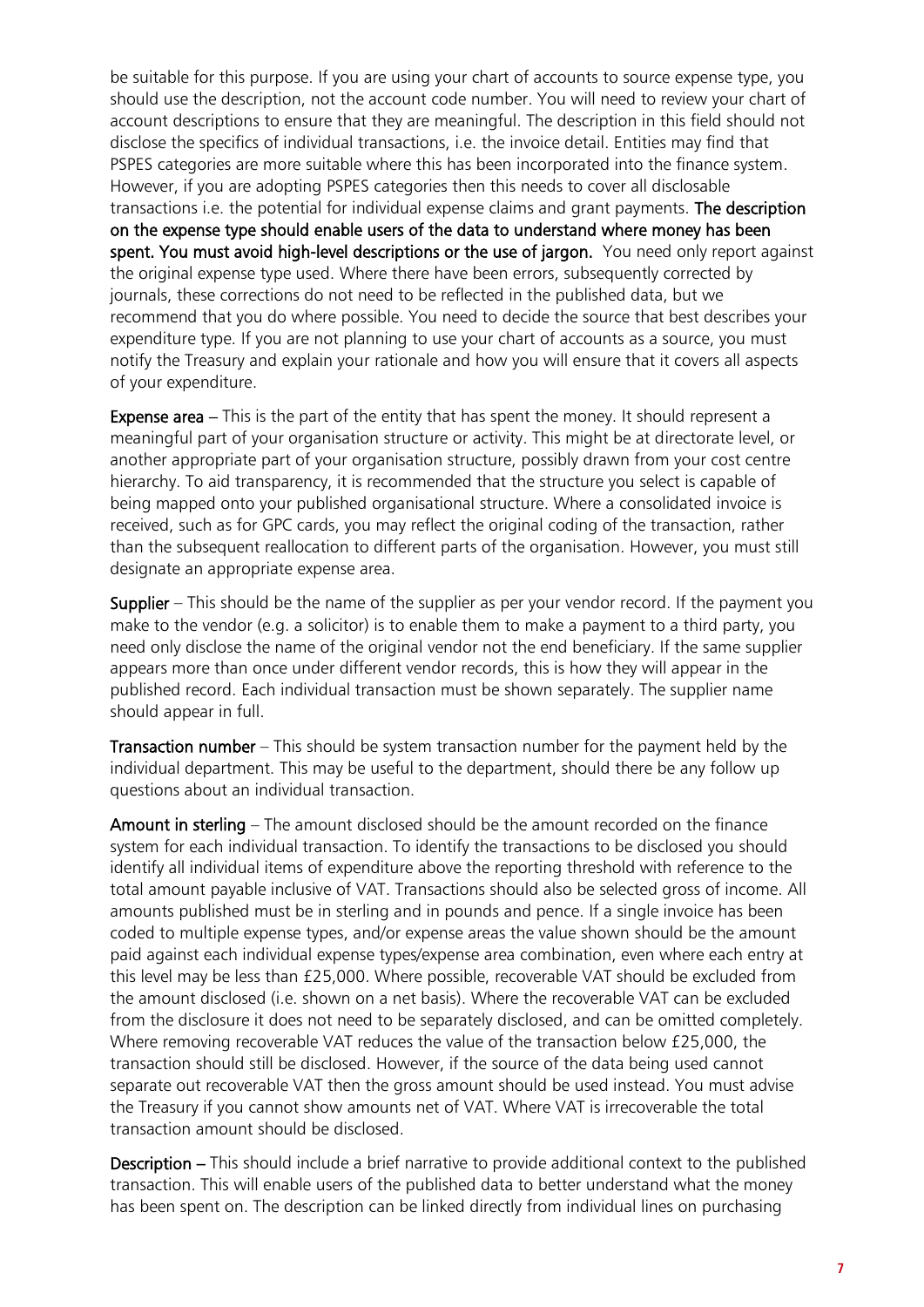systems, where this is meaningful, or input manually prior to publication. You should decide the source that best describes what the transaction relates to. Where the inclusion of a description leads to data protection issues, then you should remove the description, but must still publish the transaction. An example of the type of description required is included in 4.4 and Annex A.

Postcode – Where this information is readily available it should be published. The source should be the supplier address relating to each transaction and can be taken directly from the vendor record on your purchasing systems. This will enable consolidation and comparison of common suppliers across entities.

Project Code – If departments use project codes to differentiate spending then these should be disclosed. This will enable users to aggregate expenditure on particular areas of interest. Where codes are included you must also publish a separate document to explain which project relates to each code, including a description of the main objectives.

Expenditure Type – You should choose between administration, programme and grant payments to enable users to distinguish grant payments from money spent running the organisation.

Supplier Type – This should be large, SME (Small or Medium enterprise), VCS (voluntary and community sector) or Public Sector and will enable users to differentiate and compare spending across the main sectors.

Contract Number – If the transaction relates to a purchase against a contract published on contract finder then the same unique contract reference number should be disclosed.

Supplier VAT registration number – Where this information is readily available, the VAT registration number of each supplier should be collated. For the time being, this data is not to be published. This will allow aggregation of supplier information across entity, even if the supplier descriptions are not consistent.

#### **Redactions**

2.14 There may be some transactions that should not be published, as to do so would compromise national security, personal security, foreign relations or contravene the law (e.g. the Data Protection Act). Departments should use their judgement on whether spend should be redacted. The Freedom of Information Act should be used as the frame of reference when making these judgements. The credibility of transparency reporting would be seriously undermined if expenditures redacted for the purposes of £25k transparency were subsequently published under FOI. Departments should also consider whether to publish an additional line in their monthly release showing the total value of redacted data to provide information to users of the data on the level of redaction activity.

2.15 Redactions will include:

- spend on current military operations;
- salary payments to staff (including bonuses);
- spend by secret service organisations;
- personal information covered by the Data Protection Act; and
- other information which you have a duty to protect.

2.16 As made clear in the Prime Minister's letter, there is an expectation that most information will be published and that the number of redactions will be limited. Items should not be redacted because of the potential to cause embarrassment.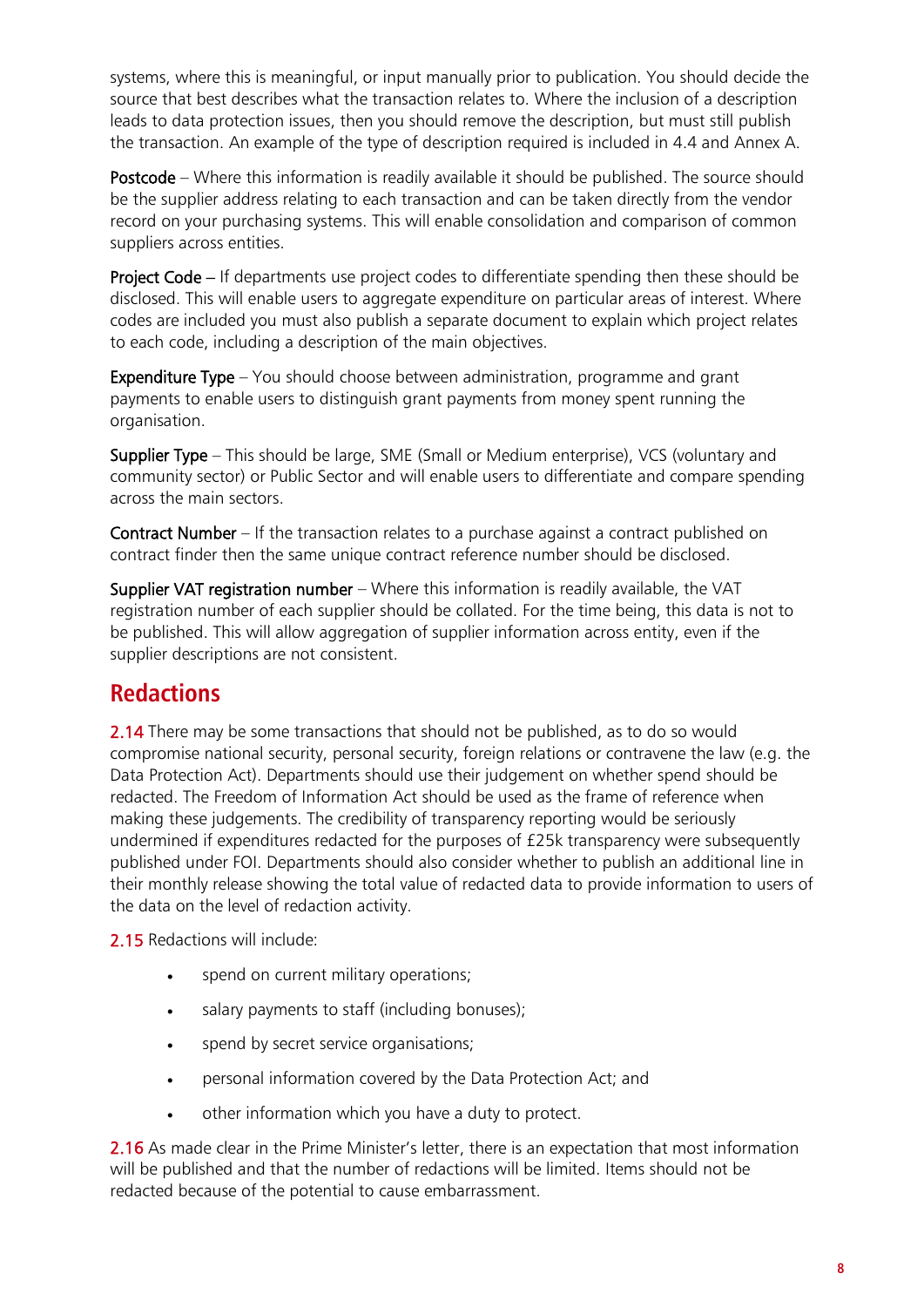2.17 A key area of judgement is likely to be around commercially sensitivity. You should note that the publication of large items of commercial expenditure (over £25k) is expected to be in the public interest in the vast majority of cases. This includes payment to sole traders for commercial activities. Also the information contained in the data to be published, will, in most instances not disclose price. You should bear this in mind when forming your judgements, as well as considering whether non-disclosure would outweigh the wider public interest.

2.18 While a particular item of spending may not be sensitive in itself, you should consider whether it could be combined with other available information to reveal sensitive information. Ultimately it is for each department to decide whether to redact particular items of data, as departments, not only as the data owners under the Data Protection Act, retain responsibility for all their data published under the transparency agenda. Your internal review process must address the possibility of redactions.

2.19 You should seek quidance from your departmental information rights specialists, where necessary. Issues with individual pieces of data should not be used to hold back spending data releases. Any items in question should be withdrawn from the files for publication until the issue has been resolved. Upon clarification of the issue, and if appropriate, the item should be added to the previously published data.

2.20 If you need any quidance on the data that can be redacted please get in touch using the contact details below.

#### **Suppliers**

2.21 You should inform your suppliers that you intend to publish data where there is potential for impacts upon commercial relationships. You might also consider adding narrative to your remittance advices and/or purchase orders to set out what data you are planning to publish.

## **Internal Review and sign-off of the data**

2.22 Departments should put in place a robust review process to ensure sensitive data is not inadvertently released. This will involve bringing together knowledge from different parts of the organisation in order to identify transactions that should be redacted. This may involve a committee of representatives from finance, policy and procurement functions to oversee and quality assure the redaction process, but it is for departments to determine the arrangements necessary to ensure the appropriate data is released.

2.23 Departments should review their data, in particular to ensure that necessary redactions have been applied and that they can be justified. Your Transparency minister and senior officials within your department must be content that a robust process is in place to ensure sensitive data is not released, and agree how data is approved for release. You must ensure that any review processes are complete before the deadline for publication. Departments may also choose to review the data of departmental family members. An example of the type of process you might put into place is described in 4.5.

#### **Hosting arrangements**

2.24 All data must be published and listed on the data.gov.uk index. The metadata descriptions will need to be maintained for all of the published data. Each department will need to create and maintain their metadata entry (an example is attached at Annex B). Each entity is responsible for ensuring that their data is included on the data.gov.uk website. Data should ideally be hosted locally, using a departmental or departmental family member's website, with a URL link to the data.gov.uk website. Departments may choose to post data on behalf of entities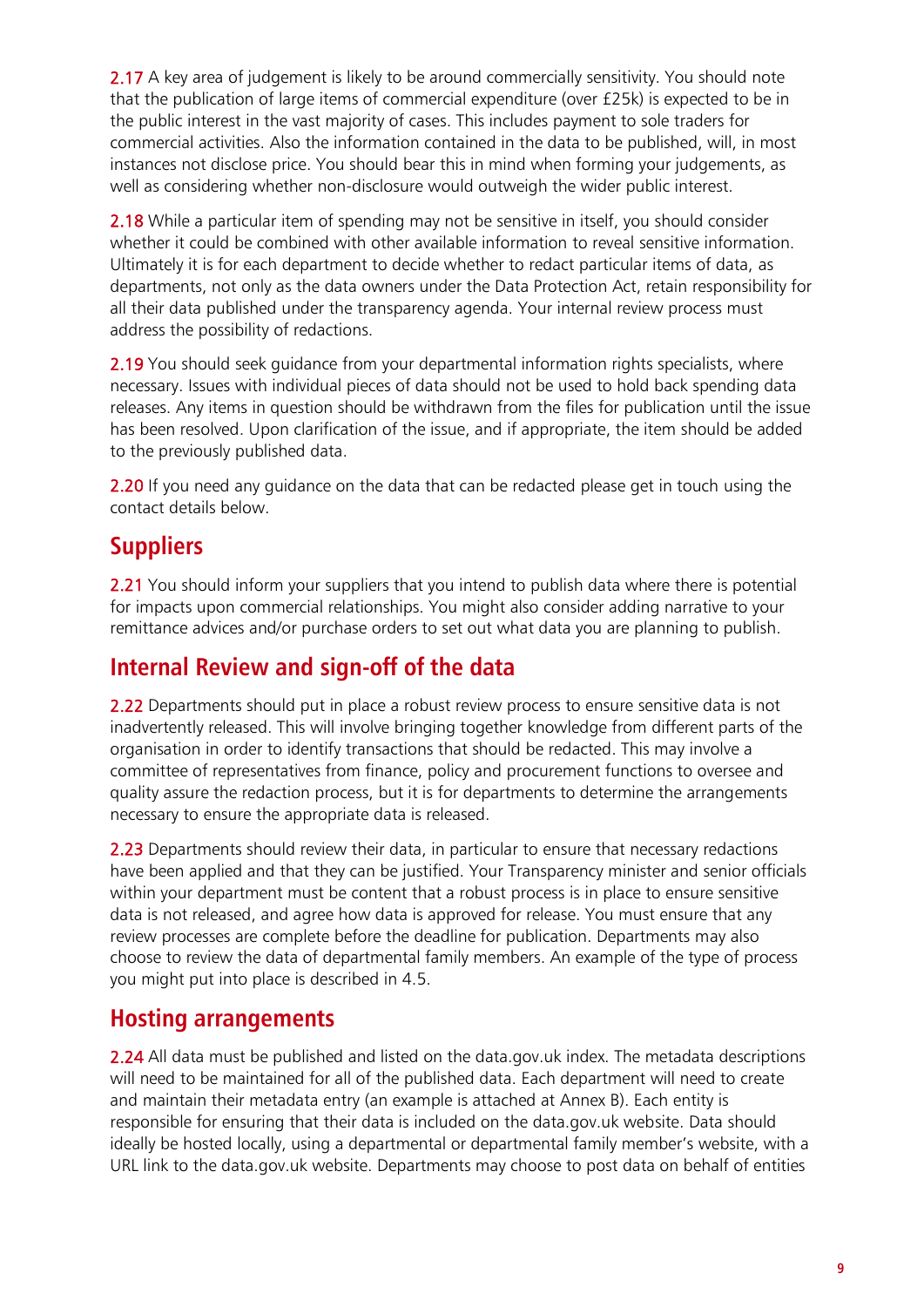in their family, either separately or as part of a consolidated return. If there are no transactions in a given month, a nil return should be submitted.

2.25 There is no validation of the data on data.gov.uk and any data linked by the department will be accepted by the website. PDF files should not be used, as their contents cannot be easily re-used. Departments must take full responsibility for their content.

2.26 The files are to be uploaded in CSV file format. Microsoft Excel files should be converted to CSV. The CSV file must have precisely one header line with field names exactly as in the example file supplied. Values must be separated by a comma character, with a new line between separating transactions. Text values that contain a comma must have a '"' character at the start and end of the value. This format is the behaviour of Excel when using the "Save As" function selecting CSV as the file type. Due to limitations of Microsoft Excel, it is unable to deal with non-Western characters (like Chinese). In cases where you have such payments, an alternative route to creating the CSV files in Unicode format will need to be found. In the interim, departments needing to publish data including non-Western scripts should provide Excel files. For further questions in relation to data.gov.uk you should discuss with the website contact named in the table below.

### **FOI Requests**

2.27 Departments are responsible for responding to FOI requests about individual or groups of transactions. The Treasury will support requests that are more general in nature or are concerned with policy. See contact details below.

## **Contacts for queries**

2.28 If you have any queries, please get in touch with one of the contacts below.

| <b>Query Type</b>                                                                                                     | <b>Department</b>             | <b>Contact Details</b>                                            |
|-----------------------------------------------------------------------------------------------------------------------|-------------------------------|-------------------------------------------------------------------|
| Guidance on publication content, HM Treasury<br>including redactions                                                  |                               | Tel 020 7270 1154<br>pesa.document@hmtreasury.gsi.gov.uk          |
| Technical quidance on the format First point of contact:<br>and how to supply data to the<br>host website data.gov.uk | National Archives             | First point of contact:<br>Publicdata@nationalarchives.gsi.gov.uk |
| Help with publishing data to<br>data.gov.uk                                                                           | Government Digital<br>Service | team@data.gov.uk                                                  |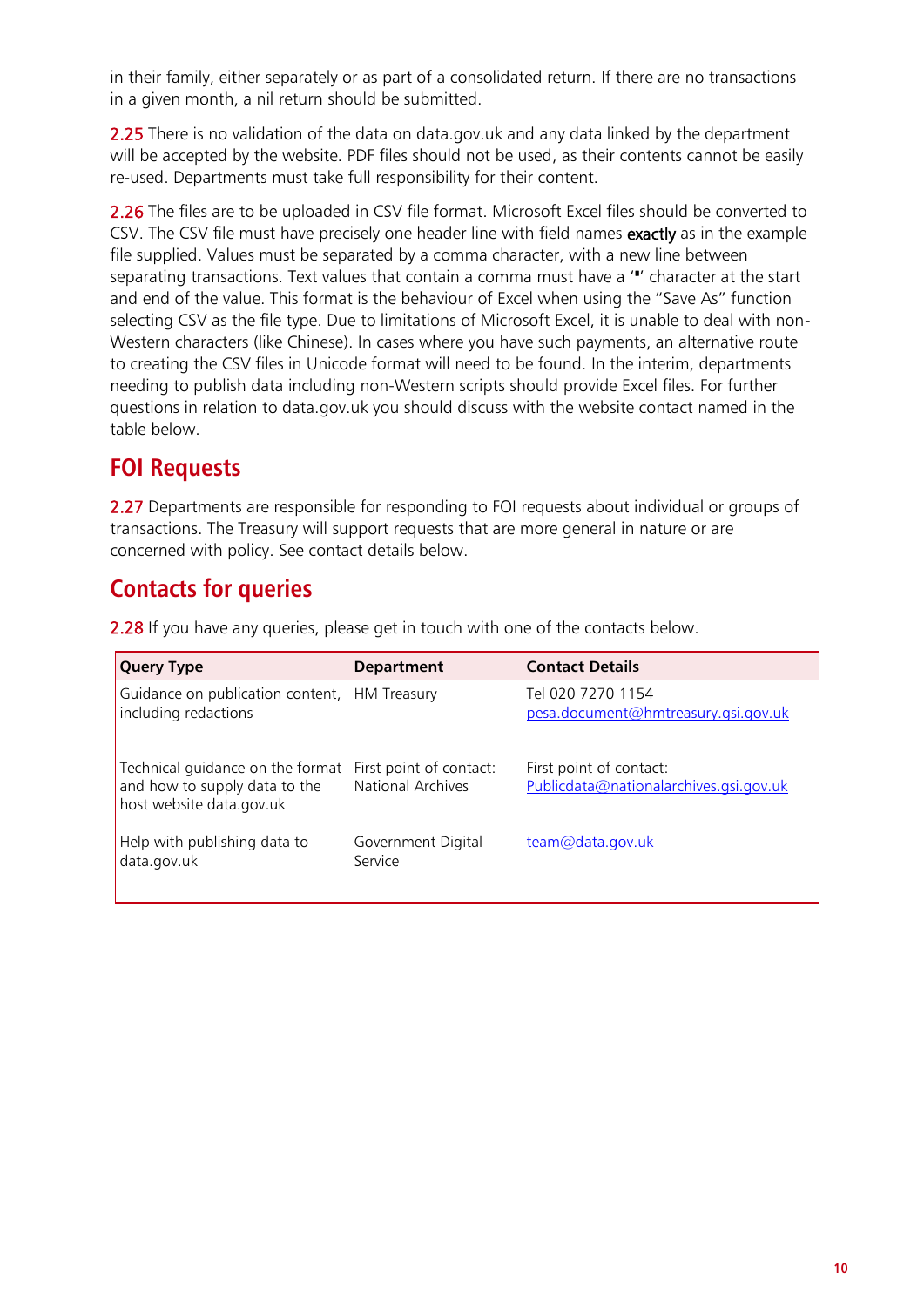

# **Data fields**

**3.1** The table below explains the data fields proposed for publication. All fields where the inclusion status is marked as 'Mandatory' must be completed.

| Column | <b>Field Name</b>    | <b>What is</b><br>required                                                                            | <b>Reason for</b><br>inclusion                                                       | <b>Additional information</b>                                                                                                                                                                                                                                                                                                                                                 | <b>Inclusion</b><br>status |
|--------|----------------------|-------------------------------------------------------------------------------------------------------|--------------------------------------------------------------------------------------|-------------------------------------------------------------------------------------------------------------------------------------------------------------------------------------------------------------------------------------------------------------------------------------------------------------------------------------------------------------------------------|----------------------------|
|        | Department<br>family | Name of<br>department<br>or parent<br>department area.                                                | To identify<br>spend to each<br>department                                           | Consistent naming<br>conventions must be used.<br>Departments need to issue<br>naming conventions.                                                                                                                                                                                                                                                                            | Mandatory<br>inclusion     |
| 2      | Entity               | Name of<br>individual<br>entity                                                                       | To identify<br>spend of<br>individual bodies<br>within the<br>departmental<br>family | Where a core department is<br>completing the return, the<br>entry in the department<br>"family field" should be<br>repeated here. Consistent<br>naming conventions must be<br>used.                                                                                                                                                                                           | Mandatory<br>inclusion     |
| 3      | Date                 | <b>The</b><br>payment<br>date as<br>recorded in<br>department<br>s' purchase<br>or general<br>ledger. | To identify the<br>date that the<br>transaction took<br>place.                       | Invoice input date or invoice<br>date may be used if it is not<br>possible to source data using<br>the payment date. The<br>Treasury must be notified if<br>you are not using payment<br>date.<br>The UK date format<br>(DD/MM/YYYY) should be<br>used. Leading zeros should be<br>used where necessary so that<br>the string is precisely 10<br>characters (e.g. 01/09/2010) | Mandatory<br>inclusion     |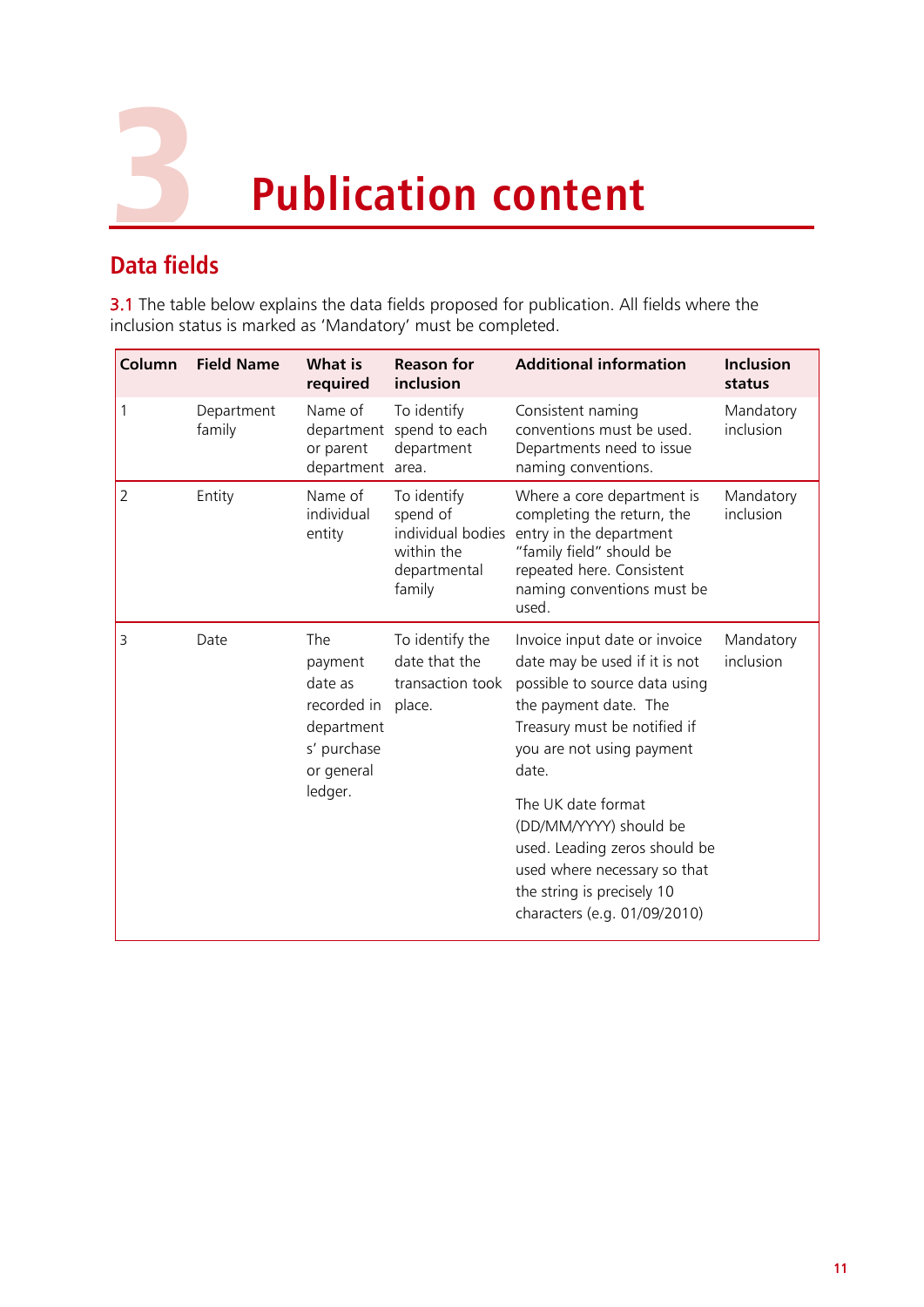| $\overline{4}$ | Expense type          | The<br>description<br>of the type<br>of<br>expenditure                                    | To identify the<br>general nature<br>of the spend                            | The description of<br>expenditure used against<br>account codes held on<br>departments' own finance<br>systems should be suitable for<br>this purpose e.g. consultancy,<br>stationery.<br>Descriptions should be<br>suitable for the public<br>domain, and properly inform<br>what the money has been<br>spent on.<br>Account numbers should not<br>be used. Jargon must be<br>replaced. What the money<br>has been spent on must be<br>clear to users of the data. | Mandatory<br>inclusion |
|----------------|-----------------------|-------------------------------------------------------------------------------------------|------------------------------------------------------------------------------|---------------------------------------------------------------------------------------------------------------------------------------------------------------------------------------------------------------------------------------------------------------------------------------------------------------------------------------------------------------------------------------------------------------------------------------------------------------------|------------------------|
| 5              | Expense area          | The name<br>of the area<br>within the<br>entity that<br>has spent<br>the money            | To identify the<br>area within the<br>entity that has<br>spent the<br>money. | The description needs to be<br>meaningful and may possibly<br>relate to the department's<br>organisational structure. This<br>may be at directorate level or<br>relate to the cost centre<br>structure.<br>To aid transparency there may<br>be benefits in selecting a<br>structure that is capable of<br>being mapped onto a<br>published organisational<br>structure.                                                                                             | Mandatory<br>inclusion |
| 6              | Supplier              | The full<br>name of<br>the supplier                                                       | To identify the<br>recipient of the<br>spend                                 | The name of the supplier<br>named on departments' own<br>vendor record can be used.<br>Where the same supplier has<br>been recorded using different<br>naming conventions, there is<br>no need to aggregate.<br>However these multiple<br>versions will appear in the<br>published record.<br>The address of the supplier<br>should not be included.                                                                                                                | Mandatory<br>inclusion |
| 7              | Transaction<br>number | A reference To act as a<br>number for<br>each<br>individual<br>expenditure<br>transaction | reference<br>number when<br>dealing with<br>enquiries or FOI<br>requests.    | The transaction number used<br>in departments' own systems<br>may be used. This does not<br>need to be the supplier's<br>invoice number.                                                                                                                                                                                                                                                                                                                            | Mandatory<br>inclusion |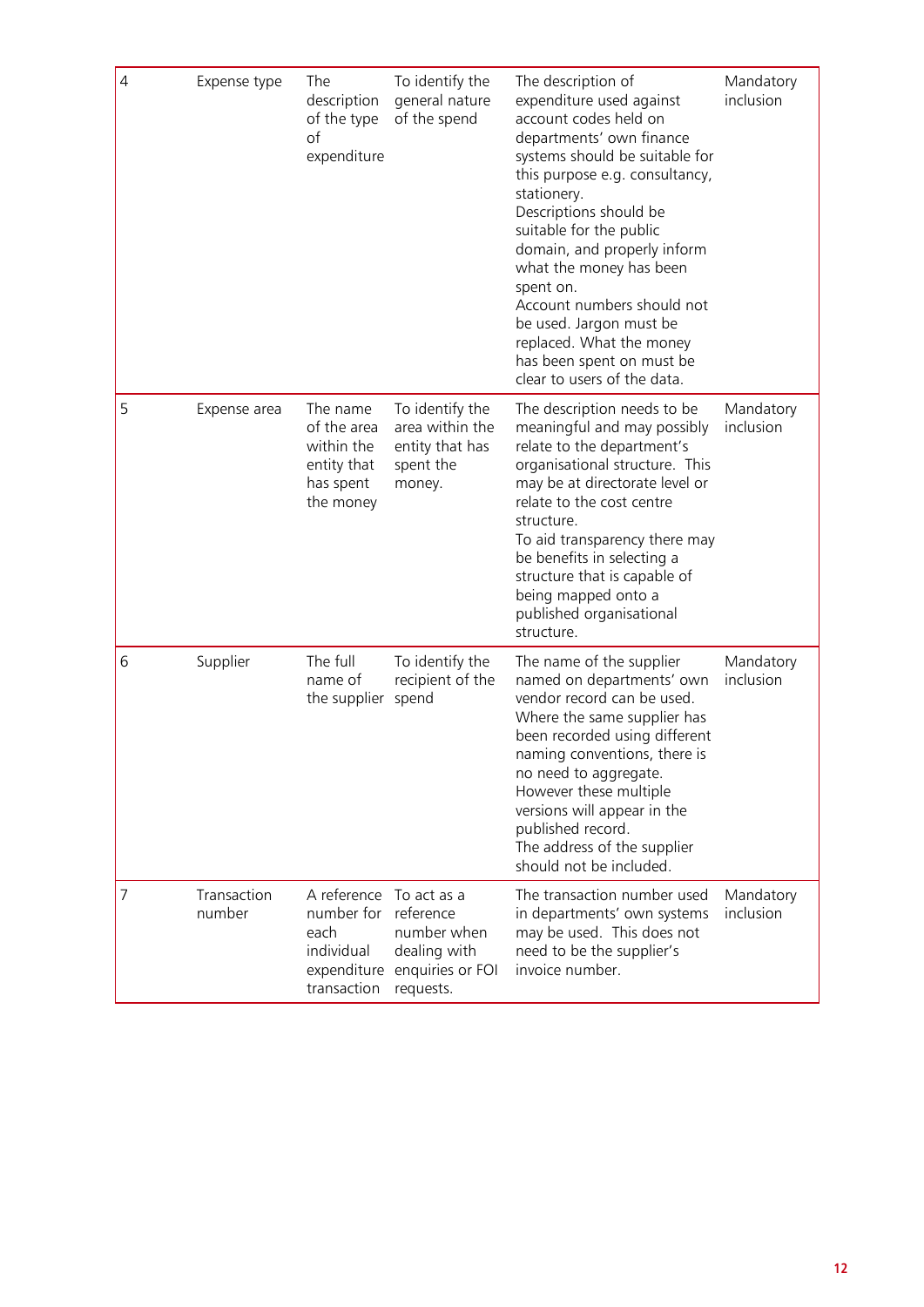| 8  | Amount               | The actual<br>transaction                                | To identify the<br>value of the full cost of the<br>transaction.           | Amounts should be in sterling<br>and inclusive of irrecoverable<br>VAT. Values should be in<br>pounds and pence. Each entry<br>should include a decimal<br>point and exactly two digits<br>for pence. Pound or other<br>currency signs must not be<br>included. Income or other<br>negative spend (eg<br>corrections) should be show<br>with a leading minus sign.<br>Leading zeros should not be<br>used. Commas should not be<br>used to separate thousands of<br>pounds. So, for instance, a<br>payment of £25,123 should<br>be shown as 25123.00 and a<br>credit of £26,123.45 should<br>be shown as -26123.45<br>If possible recoverable VAT<br>should not be included and<br>does not need to be shown<br>separately.<br>Expenditure needs to be<br>published gross of any<br>income.<br>Where an invoice crosses<br>multiple expense codes, the<br>separate payment lines should<br>be published even where they<br>are individually worth less<br>than £25,000.<br>The amount should represent<br>expenditure for an individual<br>transaction and should not be<br>cumulative. | Mandatory<br>inclusion |
|----|----------------------|----------------------------------------------------------|----------------------------------------------------------------------------|-----------------------------------------------------------------------------------------------------------------------------------------------------------------------------------------------------------------------------------------------------------------------------------------------------------------------------------------------------------------------------------------------------------------------------------------------------------------------------------------------------------------------------------------------------------------------------------------------------------------------------------------------------------------------------------------------------------------------------------------------------------------------------------------------------------------------------------------------------------------------------------------------------------------------------------------------------------------------------------------------------------------------------------------------------------------------------------------|------------------------|
| 9  | Description          | Additional<br>narrative to<br>explain the<br>expenditure | To enable users<br>to understand<br>what the money<br>has been spent<br>on | You should link the<br>description directly from your<br>purchase order system where<br>available. If these are not<br>meaningful then you should<br>include a brief description of<br>the expenditure instead.<br>Jargon must be replaced and<br>any abbreviations explained.<br>Descriptions that contravene<br>national security or create<br>legal challenge must be<br>removed.                                                                                                                                                                                                                                                                                                                                                                                                                                                                                                                                                                                                                                                                                                    | Mandatory<br>inclusion |
| 10 | Supplier<br>Postcode | Postcode of To identify<br>supplier                      | common<br>suppliers                                                        | The postcode recorded on the Voluntary<br>departments own systems can inclusion<br>be used, where this is readily<br>available.                                                                                                                                                                                                                                                                                                                                                                                                                                                                                                                                                                                                                                                                                                                                                                                                                                                                                                                                                         |                        |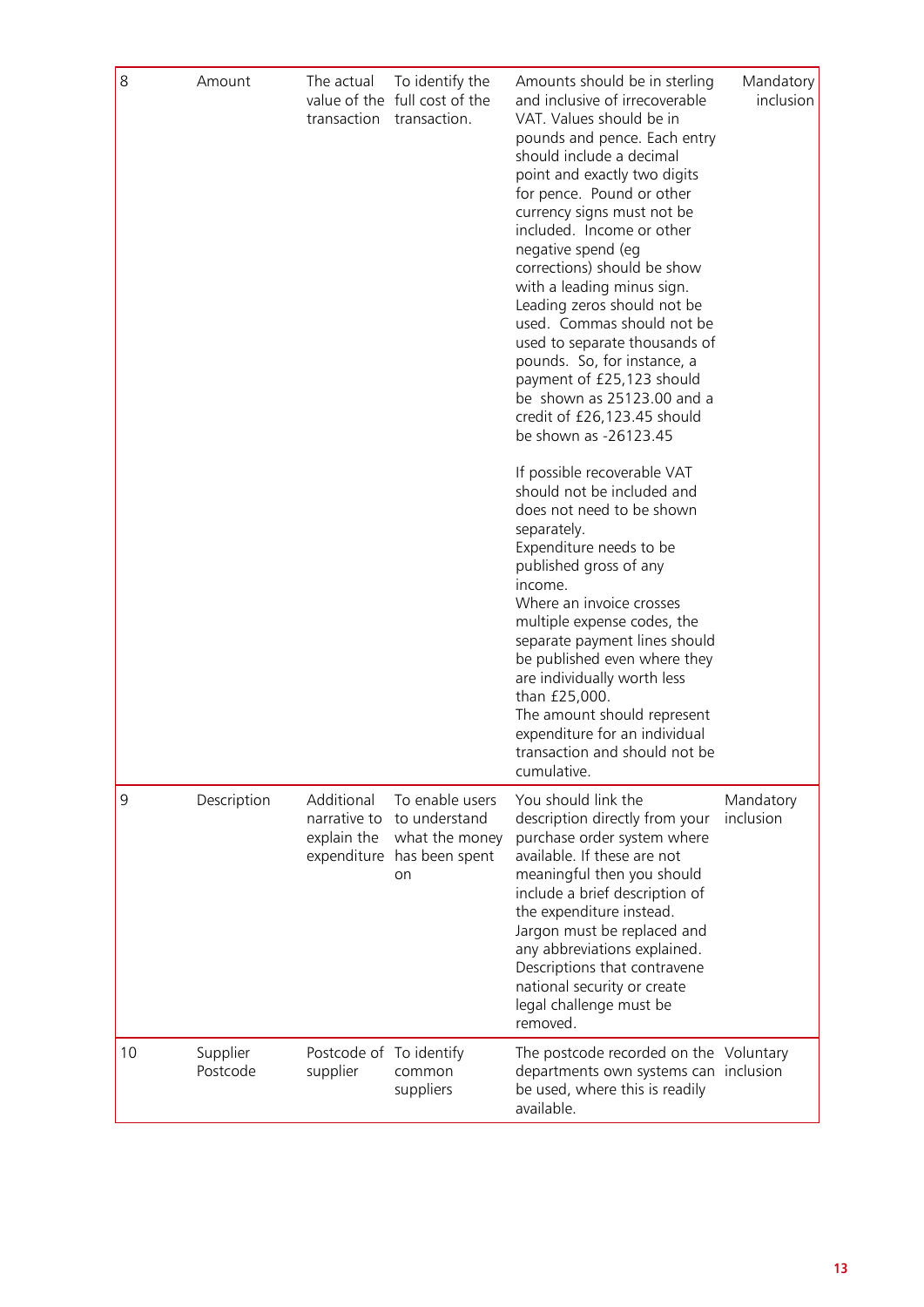| 11 | Supplier type                        | The sector<br>type of the<br>supplier                                  | To identify and<br>aggregate<br>supplier<br>information by<br>sector                                                            | You should categorise by<br>either:<br>Large<br>SME (small, medium<br>enterprise)<br>VCS (voluntary and<br>community sector)<br>Public Sector                                                                                                    | Voluntary<br><i>inclusion</i>                                   |
|----|--------------------------------------|------------------------------------------------------------------------|---------------------------------------------------------------------------------------------------------------------------------|--------------------------------------------------------------------------------------------------------------------------------------------------------------------------------------------------------------------------------------------------|-----------------------------------------------------------------|
| 12 | Contract<br>Number                   | The unique<br>contract<br>number                                       | To enable<br>aggregation and<br>comparison with<br>data published<br>on contract<br>finder                                      | You should use the same<br>contract number as published<br>on contract finder.<br>If the relevant contract is not<br>published you should leave<br>this field blank.                                                                             | Voluntary<br>inclusion                                          |
| 13 | Project code                         | A reference<br>number<br>used to<br>identify<br>individual<br>projects | To enable<br>aggregation<br>across different<br>projects within a<br>departmental<br>family                                     | Where project codes are used Voluntary<br>by a department to categorise inclusion<br>spending then these should<br>be published.<br>You should also separately<br>publish a list of project codes<br>and a brief description of<br>each project. |                                                                 |
| 14 | Expenditure<br>type                  | The budget<br>category of<br>the                                       | To distinguish<br>between<br>payments made<br>expenditure to other bodies<br>and the money<br>spent running<br>the organisation | You should choose from<br>administration, programme<br>or grant payments.<br>This should be categorised<br>using the account code or<br>expense type to reduce the<br>level of manual input<br>required.                                         | Voluntary<br>inclusion                                          |
| 15 | <b>VAT</b><br>Registration<br>Number | The<br>supplier's<br><b>VAT</b><br>registration<br>number              | To identify and<br>aggregate<br>supplier<br>information<br>even if the<br>supplier<br>descriptions are<br>not consistent        |                                                                                                                                                                                                                                                  | Not to be<br>published<br>until<br>requested by<br>the Treasury |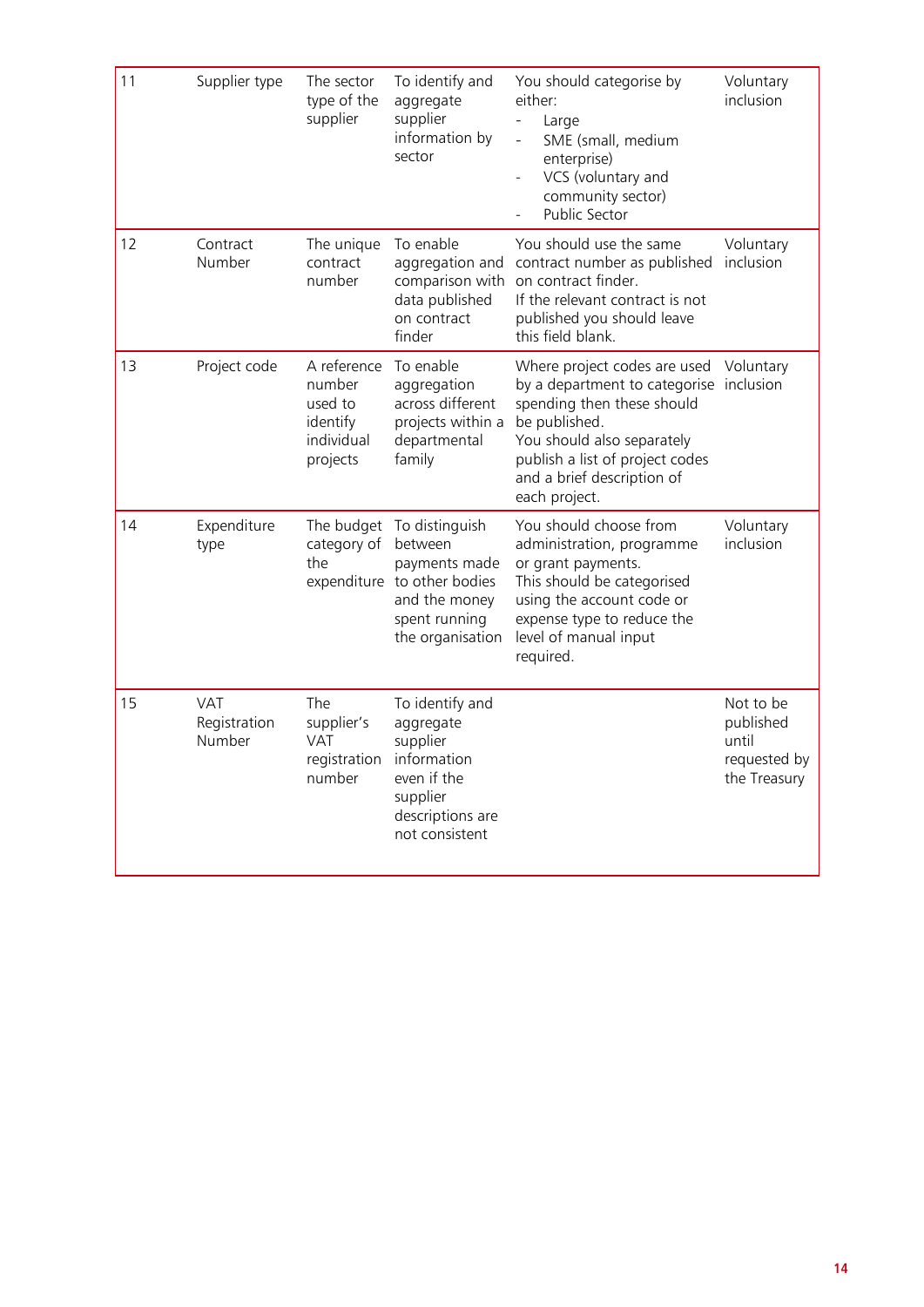# 4 **Examples of transactions for inclusion and exemption from publication**

## **Inclusions**

4.1 The table below gives specific examples of transactions that should be included in publication.

| <b>No</b> | Examples of transactions that should be published                                                                                                                      | Reason                                                                                       |  |  |
|-----------|------------------------------------------------------------------------------------------------------------------------------------------------------------------------|----------------------------------------------------------------------------------------------|--|--|
| 1         | Payments to other government bodies                                                                                                                                    | All transactions whether with other<br>public or private sector bodies<br>should be included |  |  |
| 2         | Payments to government or other third party service<br>providers                                                                                                       | All transactions should be included                                                          |  |  |
| 3         | Payments to sole traders, above £25k. Departments<br>publishing at the £500 should ensure publication is<br>consistent with the provisions of the Data Protection Act. | Business rather than personal<br>expenditure                                                 |  |  |
| 4         | Payments for secondees                                                                                                                                                 | Payment for service rather than                                                              |  |  |
| 5         | Travel and subsistence claims                                                                                                                                          | personal or pay bill expenditure.                                                            |  |  |
| 6         | Service charge element of pension contributions                                                                                                                        | However, if a secondee's pay would<br>become transparent, this should be<br>redacted.        |  |  |
| 7         | Ex-gratia payments above contract price                                                                                                                                | The full payment cost is required                                                            |  |  |
| 8         | Credit notes                                                                                                                                                           | Needed to ensure correct<br>transaction values have been<br>recorded                         |  |  |
| 9         | Policy lending (other than to individuals, or funds<br>management)                                                                                                     | Regarded as spend                                                                            |  |  |
| 10        | Gifts                                                                                                                                                                  | Publishable under FOI                                                                        |  |  |
| 11        | Rent and business rates                                                                                                                                                | Standard expenditure costs                                                                   |  |  |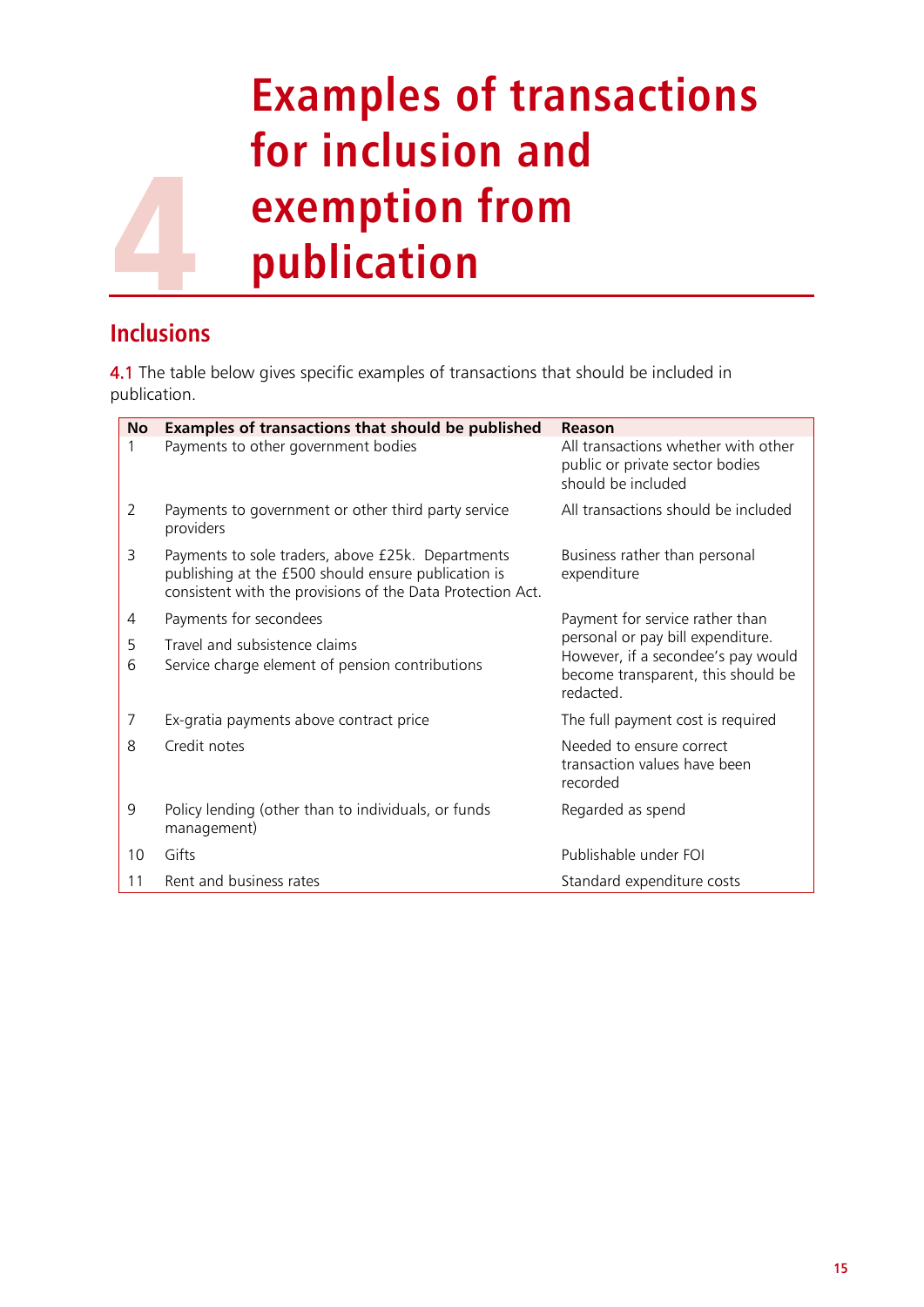# **Exemptions**

4.2 The main principles are expected to follow the exemptions provided by the Freedom of Information Act. Key redactions will relate to matters of national security, data that is protected under the Data Protection Act and data that might be commercially sensitive.

4.3 The table below gives examples of the types of transactions that may be redacted from publication.

| <b>No</b>      | Examples of transactions that may be redacted from<br>publication                                                                                 | Reason                                                                                                                |
|----------------|---------------------------------------------------------------------------------------------------------------------------------------------------|-----------------------------------------------------------------------------------------------------------------------|
| 1              | Salary payments to staff (including bonuses)                                                                                                      | Personal information protected                                                                                        |
| $\overline{2}$ | Pension contributions (excluding service charge) and National<br><b>Insurance Contributions</b>                                                   | by the Data Protection Act                                                                                            |
| 3              | Severance payments                                                                                                                                |                                                                                                                       |
| 4              | Payments to individuals from legal process - compensation<br>payments, legal settlements, fraud payments                                          |                                                                                                                       |
| 5              | Money administered on behalf of a client                                                                                                          |                                                                                                                       |
| 6              | Indemnity payments                                                                                                                                |                                                                                                                       |
| 7              | Bona vacantia                                                                                                                                     |                                                                                                                       |
| 8              | Competition prizes – where a normal part of operations                                                                                            |                                                                                                                       |
| 9              | Expenditure on current military operations (including payments<br>to contractors)                                                                 | Exempt under FOI for national<br>security reasons                                                                     |
| 10             | Expenditure by secret service organizations, national security<br>agencies or special forces, and tackling serious crime                          |                                                                                                                       |
| 11             | Transactions with foreign governments (if privileged under FOI)                                                                                   |                                                                                                                       |
| 12             | Settlements made with companies as part of an arbitration or<br>legal process, which is conditional on confidentiality                            | Commercial-in-confidence -<br>exempt under FOI                                                                        |
| 13             | Potential betrayal of a commercial confidence, or prejudice to a<br>legitimate commercial interest                                                |                                                                                                                       |
| 14             | Spending where disclosure of either paying department or<br>recipient would pose a personal security threat e.g. spending in<br>fragile countries | Exempt under FOI to protect<br>the identities of companies and<br>individuals providing services to<br>HM Government. |
| 15             | Civil List and payments to Royal Households                                                                                                       | Confidential information<br>exempt under FOI                                                                          |
| 16             | Transactions relating to the financing or underwriting of debt<br>e.g. purchase of credit default swaps                                           | Outside the definition of<br>expenditure for this purpose                                                             |
| 17             | Provisions or promises to pay not yet realised                                                                                                    |                                                                                                                       |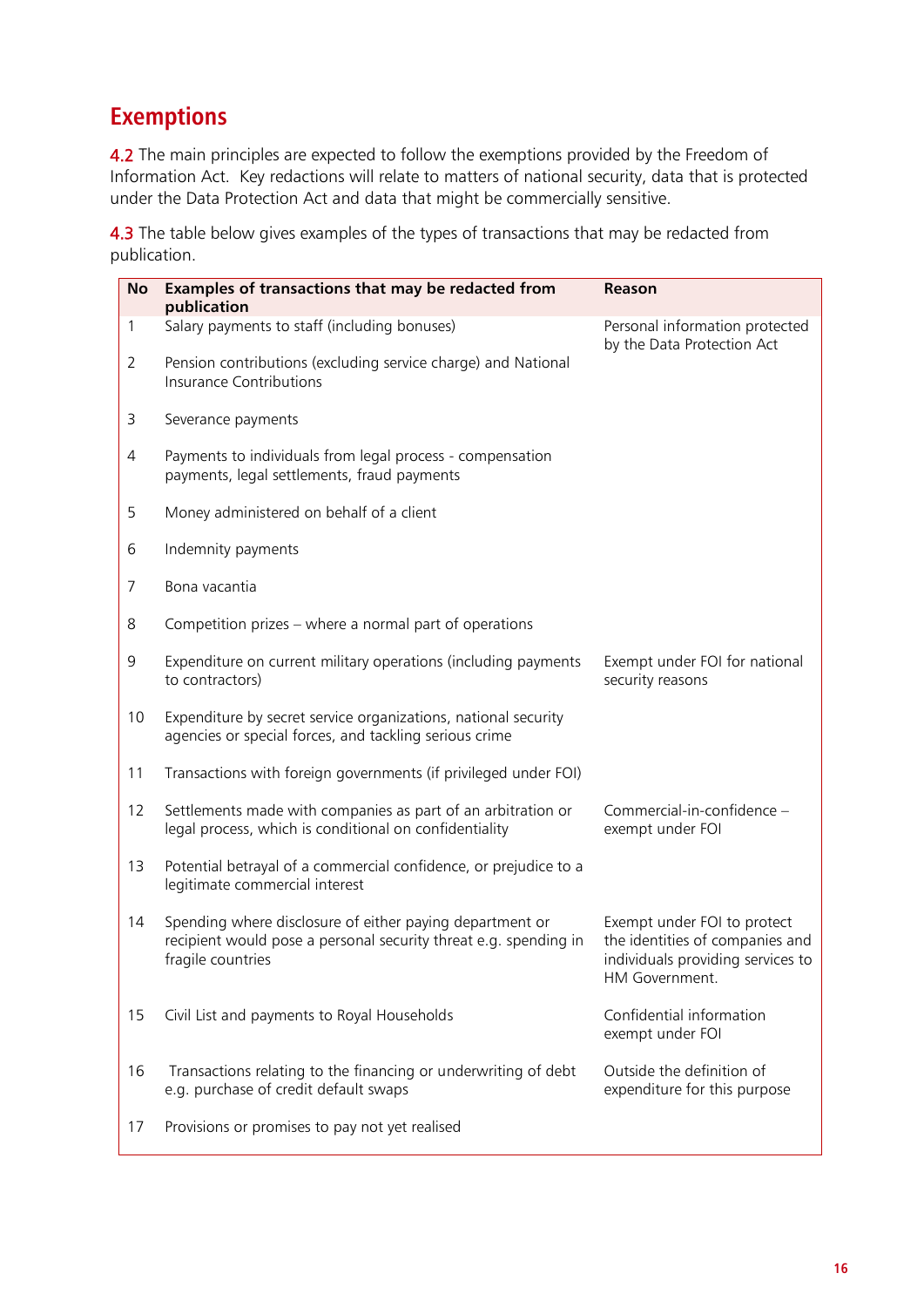# **Example: HM Treasury**

4.4 The following short extract from the HM Treasury spend data illustrates an example of the level of detail required for the extra narrative column to provide more insight on what money is actually spent on. Further examples are provided in Annex A.

| Entity     | Date       | Expense Type   | Expense Area      | Supplier                 | Amount    | Narrative      |
|------------|------------|----------------|-------------------|--------------------------|-----------|----------------|
| <b>HM</b>  |            | Equitable Life | Budget, Tax &     |                          |           | Actuarial      |
| Treasury   | 04/06/2010 | Enquiry        | Welfare           | <b>TOWERS WATSON</b>     | 347842.65 | advice         |
| <b>HM</b>  |            | Equitable Life | Budget, Tax &     |                          |           | Actuarial      |
| Treasury   | 17/06/2010 | Enquiry        | Welfare           | <b>TOWERS WATSON</b>     | 493677.67 | advice         |
|            |            |                |                   |                          |           | Asset          |
|            |            | Consultants -  |                   | <b>PRICE</b>             |           | Protection     |
|            |            | Financial -    |                   | <b>WATERHOUSE</b>        |           | Scheme         |
| <b>APA</b> | 04/06/2010 | Advisory only  | Finance           | <b>COOPERS</b>           | 39486.86  | Advice         |
|            |            |                |                   |                          |           | Asset          |
|            |            | Consultants -  |                   |                          |           | Protection     |
|            |            | Mgt - Non      | Infrastructure    |                          |           | Scheme         |
| <b>APA</b> | 17/06/2010 | Advisory       | Management        | <b>KPMG LLP</b>          | 37901.98  | Advice         |
|            |            |                |                   |                          |           | Asset          |
|            |            |                |                   | <b>PRICE</b>             |           | Protection     |
|            |            | Consultants-IT |                   | <b>WATERHOUSE</b>        |           | Scheme         |
| <b>APA</b> | 23/06/2010 | - Advisory     | Operations        | <b>COOPERS</b>           | 270917.25 | Advice         |
|            |            | Consultants -  |                   |                          |           | Development    |
| <b>HM</b>  |            | Mgt - Non      | Public Services & |                          |           | of COINS       |
| Treasury   | 30/06/2010 | Advisory       | Growth            | <b>CAPGEMINI UK PLC</b>  | 32054     | replacement    |
|            |            |                | Permanent         |                          |           |                |
| <b>HM</b>  |            |                | Secretary &       | <b>CABINET OFFICE RM</b> |           | Downing        |
| Treasury   | 08/06/2010 | Rent           | Ministers         | SHARED SERVICES          | 468585    | Street rentals |